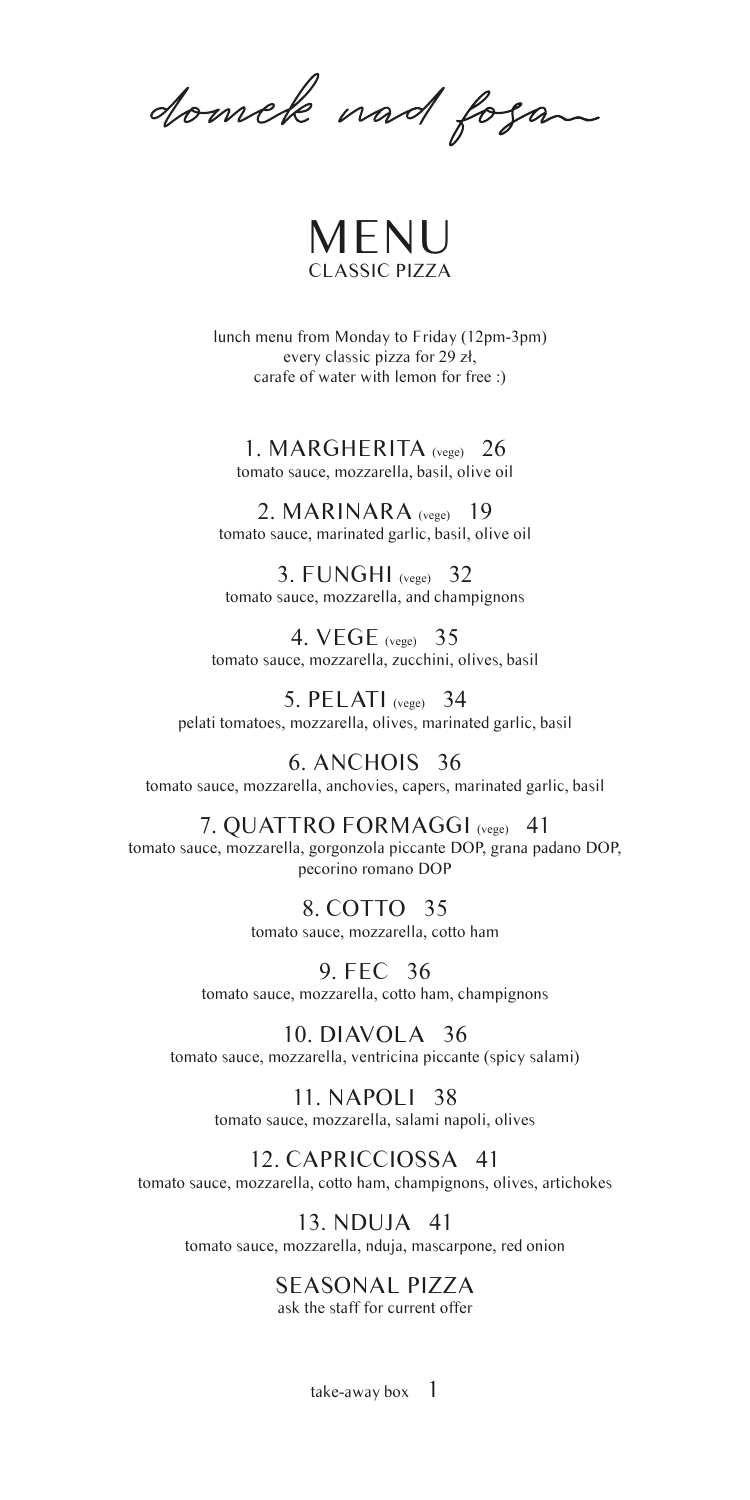# MENU PIZZA SPECIALI

14. SALSICCIA 39 tomato sauce, mozzarella, salsiccia, gorgonzola piccante DOP, red onion

#### 15. CRUDO 43

tomato sauce, mozzarella, arugula, crudo ham, grana padano DOP, cherry tomatoes

> 16. TARTUFO (vege) 39 black truffle cream, mozzarella, cheddar, basil

17. PISTACCHIO (vege) 46 creme fraiche, mortadela, crushed pistacchios, pesto genovese

#### 18. DOLCE E PICCANTE 43

tomato sauce, mozzarella, gorgonzola piccante DOP, ventricina piccante (spicy salami), honey

19. DI CAPRA (vege) 45 tomato sauce, mozzarella, spinach with pesto, red onion, goat cheese, basamico

20. MELANZANE (vege) 41 tomato sauce, mozzarella, grilled eggplant, marinated garlic, ricotta, grana padano

21. TARTUFO BIANCO VEGE (vege) 43 white truffle sauce, mozzarella, zucchini, red onion, chedar

#### 22. TARTUFO BIANCO 45

white truffle sauce, mozzarella, salsiccia, sun-dried tomatoes

23. SPINACI (vege) 42 tomato sauce, mozzarella, spinach baby with pesto, sun-dried tomatoes, pecorino romano DOP, sunflower seeds

24. MARINARA E BURRATA (vege) 40 tomato sauce, after baking: a ball of fresh burrata, basil

# 25. BIANCA 42

creme fraiche, mozzarella, gorgonzola piccante DOP, champignon, marinated garlic, grana padano DOP

#### 26. DUE CARNE 44

tomatoe sauce, mozzarella, salsiccia, salami napoli, red onion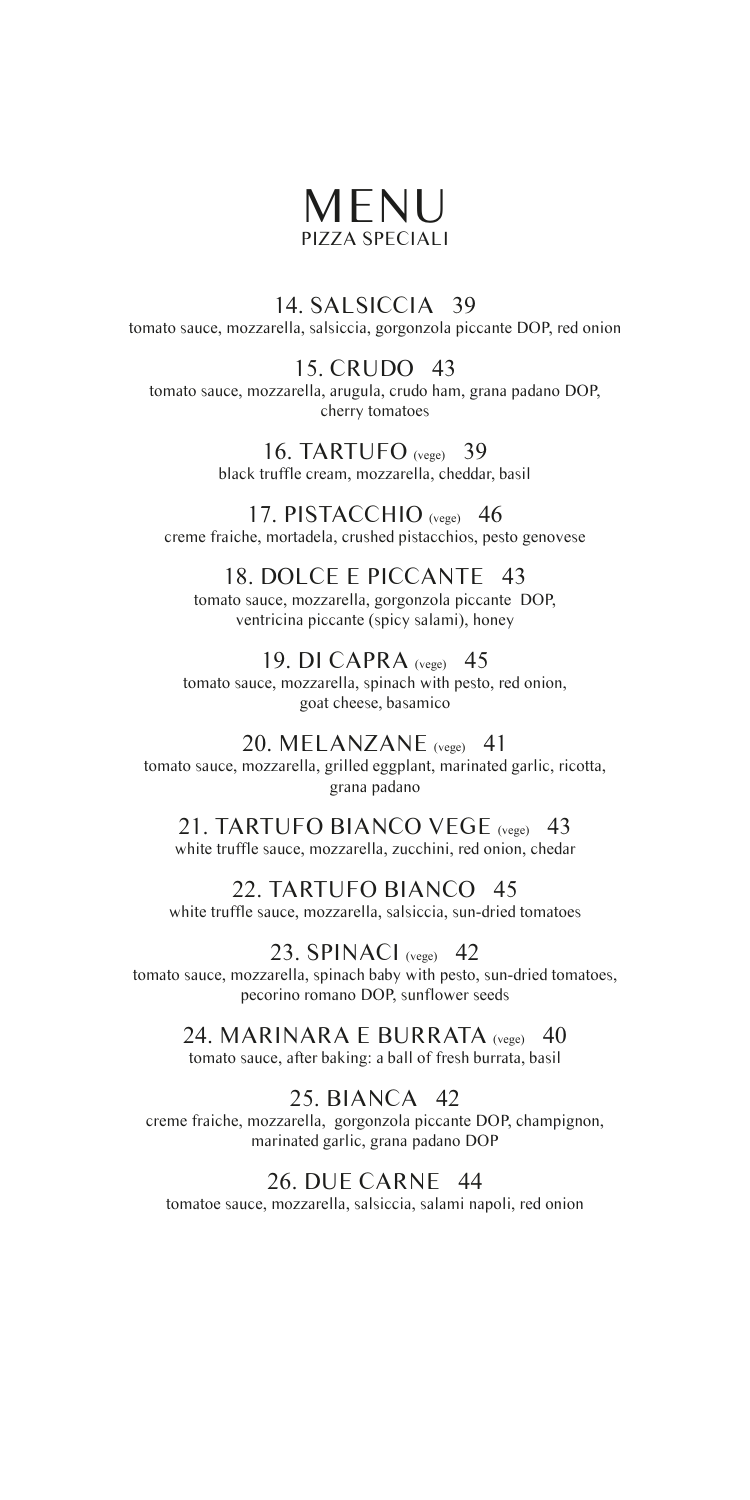#### ITALIAN CHEESE AND COLD MEAT BOARD 65

(for 2/3 people)

mortadela / crudo ham / salami napoli / ventricina piccante / grana padano / ricotta / mozzarella / gorgonzola served with aragula, walnuts and cherry tomatoes

# ITALIAN CHEESE PLATE 49

(for 2/3 people) mozzarella / ricotta / grana padano / gorgonzola / arugula / cherry tomatoes / walnuts

#### ANTIPASTI 37

sun-dried tomatoes / artichokes / olives / served with aragula, walnuts and cherry tomatoes

> SALADS served with house-made cheddar bread

 $\overline{\phantom{0}}$ 

#### BURRATA SALAD 42

a ball of fresh burrata, aragula, spianch, cherry tomatoes, pesto with olive oil, balsamico

#### CRUDO & MELON 42

crudo ham, fresh melon, aragula with balsamico, cherry tomatoes, mozzarella, pesto with olive oll

#### GOAT CHEESE SALAD 37

goat cheese, spinach & aragula, red onion, olives, sunflower seeds, balsamico, vinaigrette

# **DESSERTS**

Cheescake\* 15

Italian icecream\* (soft icecream) creamy 10 creamy with fruit mousse 13 with Bailey's % 15 with Passoa liqueur % 15 affogato (with espresso shot) 15

for groups of more than 6 people we add 10% service fee if you would like an invoice please let us know before closing your bill tip is not included, it's possible to tip when paying with creditcard take-away box 1 pln

we accept reservations from monday to thursday all day long and on fridays until 5 p.m.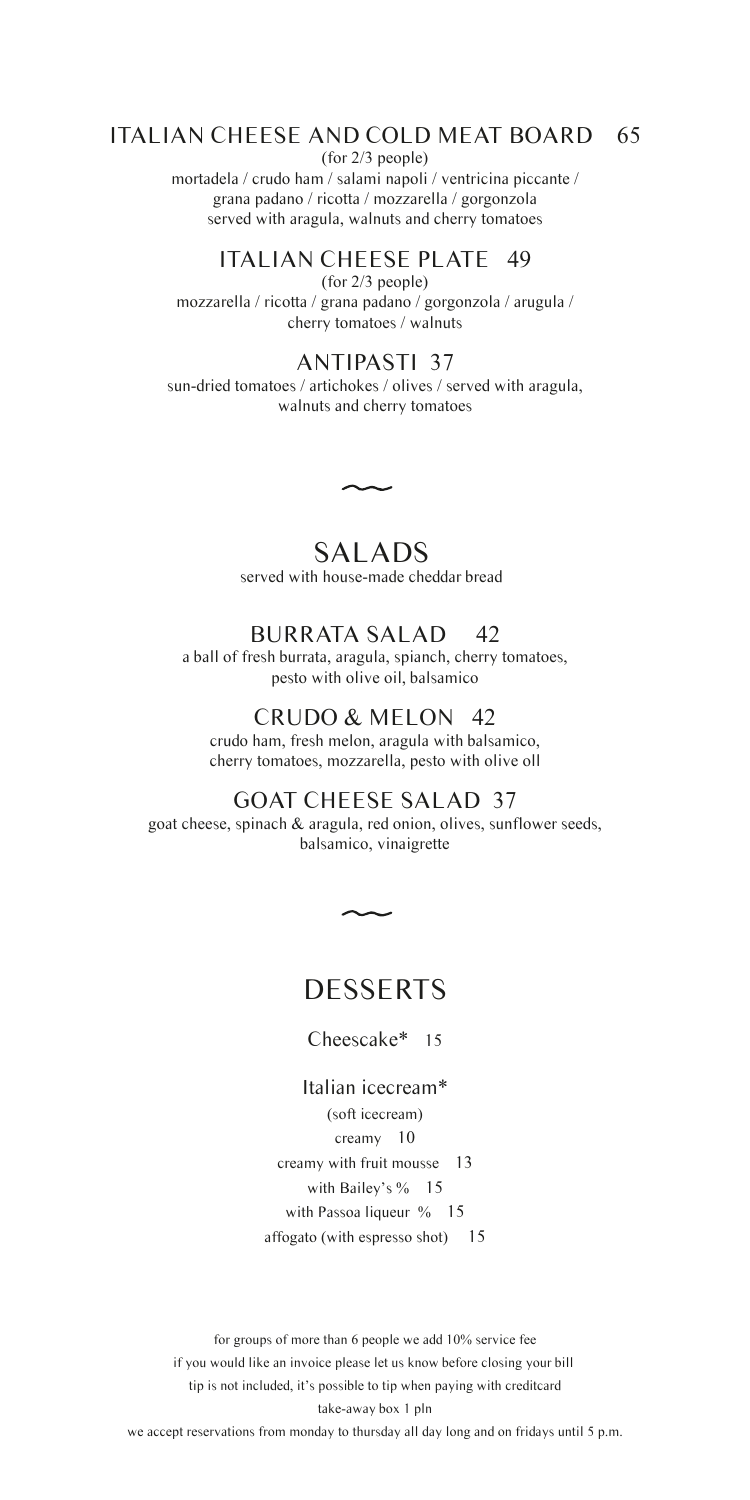# DRINKS

#### SPRITZERS & COCKTAILS

Aperol Spritz 29 aperol, frizzante, sparkling water, oranges

Hugo 27 frizzante, sparkling water, elderflower syrup, lime, mint

> Lillet Spritz 30 lillet rose, chambord, frizzante, lime juice

> > Bellini 16 frizzante, fruit mousse\*

Mimosa 17 Frizzante, fresh orange juice

Kir Royale 19 Frizzante, Creme de casis

Martini Spagliato 31 Martini Fiero, Martini Riserva Speciale Rubino, Frizzante, orange

Tropical Ambrato 32 Martini Riserva Speciale Ambrato, lime, Redbull tropical, thyme

Aperol Sour 31 Aperol, lemon juice, freshly squeezed grapefruit juice, simple syrup, egg white

Soft Pornstar Martini 36 Martini Extra Dry, Passoa, Archers, passion fruit puree, vanilla syrup, 125 ml frizzante

Pineapple Martini Mojito 35 Martini Extra Dry, pineapple puree, lime, mint, cane sugar, sparkling water

> Martini Mojito 33 Martini Bianco, lime, mint, cane sugar, sparkling water

Pineapple Martini Sour 32 Martini Extra Dry, lime, pineapple puree, simple syrup, egg white

Ginger 30 Passoa, natural ginger syrup, lime, natural apple juice, sparkling water

Melissa Mojito 32 Martini Bianco, lime, natural lemon balm syrup, mint, sparkling water

> Martini Royale Bianco 27 Martini Bianco, frizzante, lime, mint

> Martini Royale Rosato 27 Martini Rosato, frizzante, orange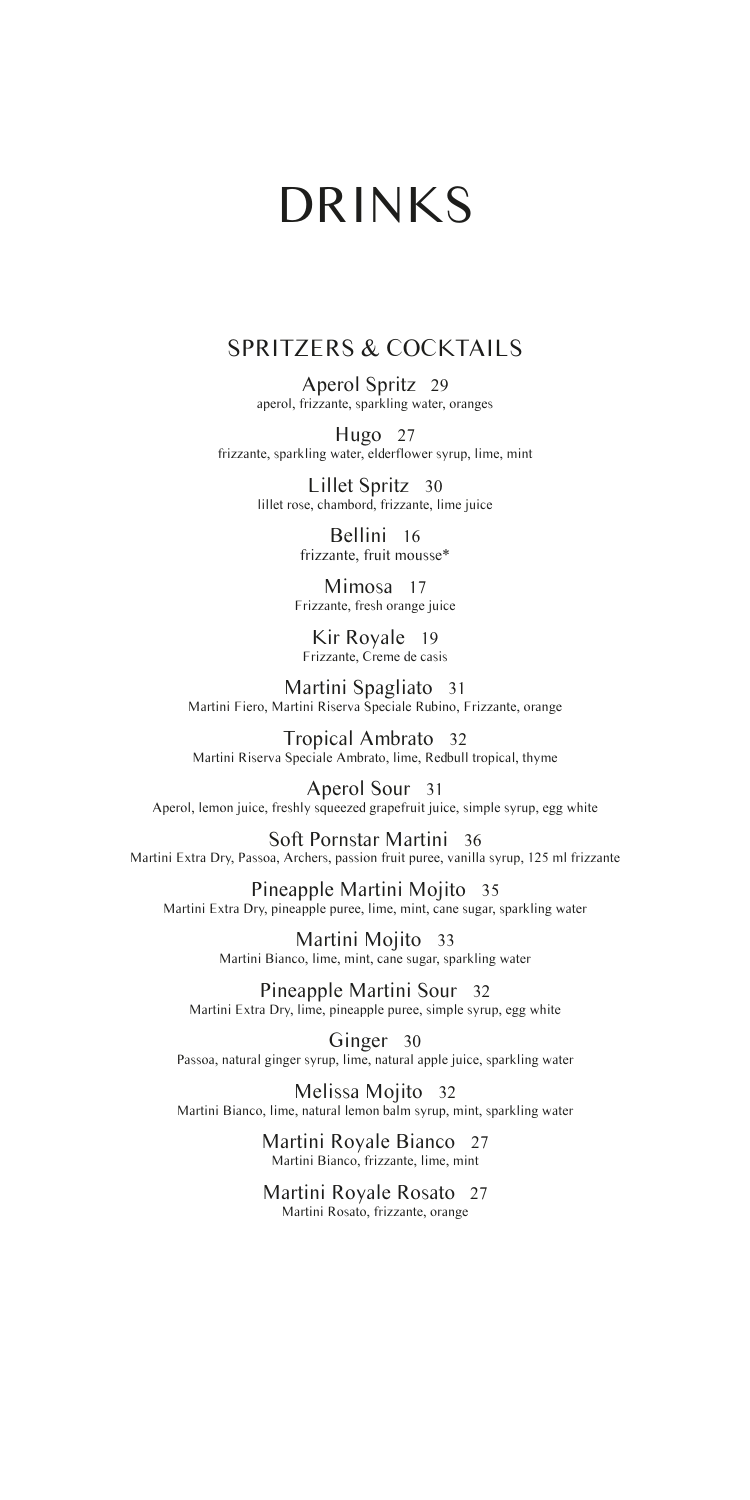#### WINE

#### **WHITE**

#### PIEROPAN / SOAVE CLASSICO 22 / 120

DOC Veneto / Italy / dry / strain: Garganega, Trebbiano di Soave Aromas of white flowers and marzipan, the perfect balance of fruit and acidity

> RIPORTA / PINOT GRIGIO 21 / 112 DOP Sicily / Italy / dry / strain: Pinot Grigio

Aromas of herbs, vanilla, peaches and lemons, slightly mineral

PIEROPAN / LA ROCCA 32 / 160 DOC Soave Classico / Italy / dry / strain: Garganega Aromas of yellow plums and grapefruits, herbal notes, notes of oak, slightly cremed and balanced

#### RED

VARVAGLIONE / 12 E MEZZO / MALVASIA NERA DEL SALENTO 20 / 105 Salento / Italy / dry / strain: Malvasia Nera

Aromas of cherries and raspberries with spicy notes

RIPORTA / PRIMITIVO DI MANDURIA 22 / 115 DOP Primitivo di Manduria (Apulia) / Italy / dry / strain: Primitivo Aromas of red fruit, velvety and soft

PIEROPAN / RUBERPAN 36 / 185

DOC Valpolicella superiore / Italy / dry / strain: Corvina Veronese, Rondinella, Corvinone, Croatina Veronese, traditional varieties of Valpolicella Aromas of raspberries, cherries, strawberries, oak wood, vanilla and cloves, balanced, fruit flavor with strong silky taninns, rich and deep

# SPARKLING

Martini Prosecco 21 / 120

Martini Asti 21 / 120

Martini Brut 21 / 120

L'ANTICA QUERCIA / ARIO EXTRA DRY 28 / 142 DOCG Prosecco Superiore / Italy / dry / strain: Glera

# OLISH LOCAL WINES

VINEYEARD SILESIAN / CUVEE 26 / 135 Lower Silesia / Poland / dry / strain: Johanniter, Solaris, Hibernal aromas: gooseberries, apples, lilac flower with a hint of citrus

VINEYEARD L' OPERA / HALKA 25 / 125 Trzebnica Hills / Poland / Semi-dry / strain: Chardonnay, Bronner, Muscaris Aromas: white flowers - lilies & roses, citrus, green apple nectarine and peach

VINEYEARD JAKUBÓW / YACOBUS ORANGE 27 /139 Lower Silesia / Poland / dry / strain: Hibernal, Solaris, Traminer, Riesling Aromas: linden blossom, raisins, ripe quince and peach rosemary and tea finish

VINEYEARD MODERNA / CHARDONNAY 25 / 125

Lower Silesia / Poland / dry / strain: Chardonnay Aromat: melon, green pineapple, green apple, stonefruits with hints of flowers, mineral finish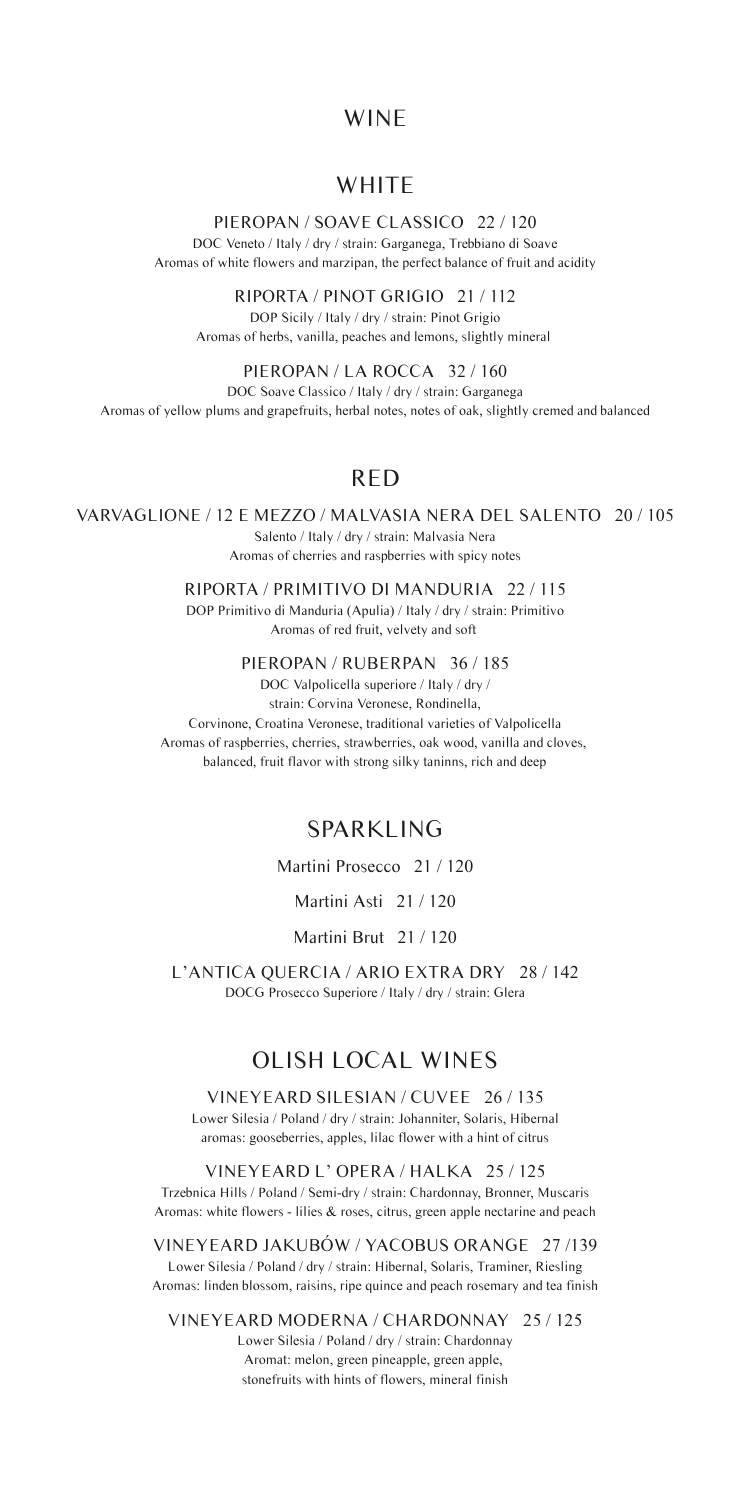#### HOUSE WINES IN CARAFES 250 /500 ml

WHITE: GARGANEGA / CHARDONNAY 30 / 40 Veneto / Italy / dry / strain: Chardonnay, Garganega

RED: BARONE NERO 30 / 40 Veneto/ Italy / dry / strain: Cabernet Sauvignon, Malbec, Refoscoo

Frizzante 30/40

Martini Prosecco 35/55

#### BEER FROM THE TAP  $(0,31/0,51)$

Holba (czech lager) 13 / 15 craft beer from local Nepomucen brewery\* 14 / 18

\*ask our staff for current offer

#### BOTTLED BEER\*  $(0,51)$

Litovel honey 14 Litovel dark 14

craft beer from local NEPOMUCEN brewery 0,5L 18

Litovel Free max 0,5% 14 Nepomucen max 0,5% 17 Rowerzysta max 0,5% 17 Miłosław IPA 0,0% 14 Cydr Fortuna (dry) 16

# JUGS

### ca 1000ml

Aperol Spritz 59 aperol, frizzante, sparkling water, oranges

Hugo 59 frizzante, sparkling water, elderflower syrup, lime, mint

Radler 30 czech lager, lemon juice, simple syrup, mint, sparkling water

> Martini Fiero 59 Martini Fiero, orange, tonic